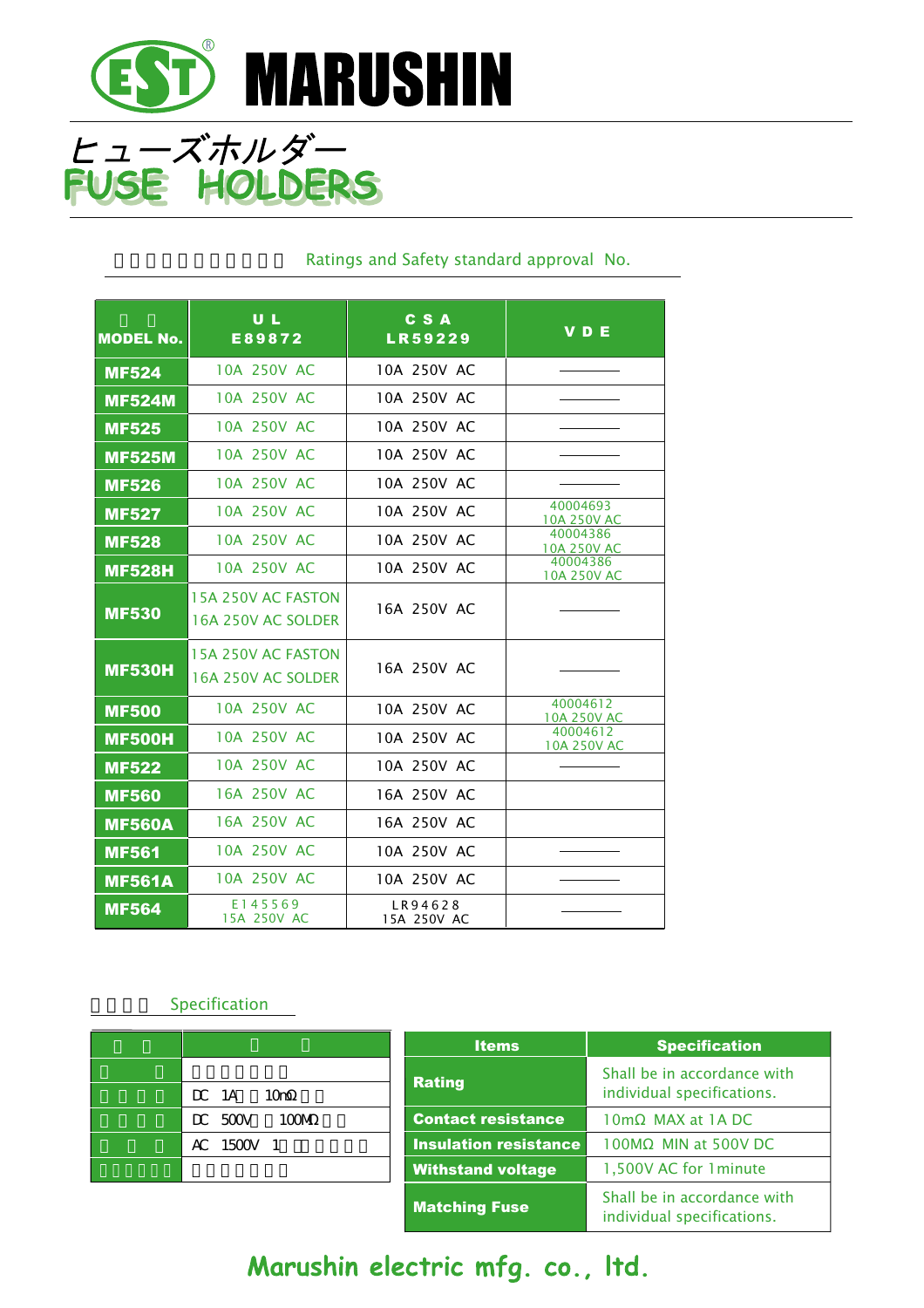

# ヒューズホルダー **FUSE HOLDERS**

**Rating Matching Fuse** Cap Release method Terminal type Insulation material(Body)

## No. MF-524



No. MF-524M



No. MF-525



No. MF-525M



No. MF-526



No. MF-527















| Approval |                       |                       |  |  |
|----------|-----------------------|-----------------------|--|--|
|          | 10A 250V AC           |                       |  |  |
|          | $6.35 \times 31.8$ mm | $6.4 \times 30$ mm    |  |  |
| ř        |                       | Screw type cap        |  |  |
|          |                       | Soldering terminal    |  |  |
|          |                       | <b>Phenoric resin</b> |  |  |
|          | RN ®                  |                       |  |  |
|          | 10A 250V AC           |                       |  |  |
|          | $6.35 \times 31.8$ mm | $6.4 \times 30$ mm    |  |  |
| â        |                       | Screw type cap        |  |  |
|          |                       | Soldering terminal    |  |  |
|          |                       | <b>Phenoric resin</b> |  |  |
|          | <b>RI</b> ®           |                       |  |  |
|          | 10A 250V AC           |                       |  |  |
|          | $5.2 \times 20$ mm    |                       |  |  |
|          |                       | Screw type cap        |  |  |
|          |                       | Soldering terminal    |  |  |
|          |                       | <b>Phenoric resin</b> |  |  |
|          | RN ®                  |                       |  |  |
|          | 10A 250V AC           |                       |  |  |
|          | $5.2 \times 20$ mm    |                       |  |  |
|          |                       | Screw type cap        |  |  |
|          |                       | Soldering terminal    |  |  |
|          |                       | <b>Phenoric resin</b> |  |  |
|          | RN ®                  |                       |  |  |
|          | 10A 250V AC           |                       |  |  |
|          | $6.35 \times 31.8$ mm | $6.4 \times 30$ mm    |  |  |
|          |                       | Screw type cap        |  |  |
|          |                       | Soldering terminal    |  |  |
|          |                       | <b>Phenoric resin</b> |  |  |
|          | <b>Al</b> ®           |                       |  |  |
|          | 10A 250V AC           |                       |  |  |
|          | $5.2 \times 20$ mm    |                       |  |  |
| $-127$   |                       | Screw type cap        |  |  |
|          |                       | Soldering terminal    |  |  |
|          |                       | <b>Phenoric resin</b> |  |  |
|          | ® A                   |                       |  |  |
|          |                       |                       |  |  |

Marushin electric mfg. co., Itd.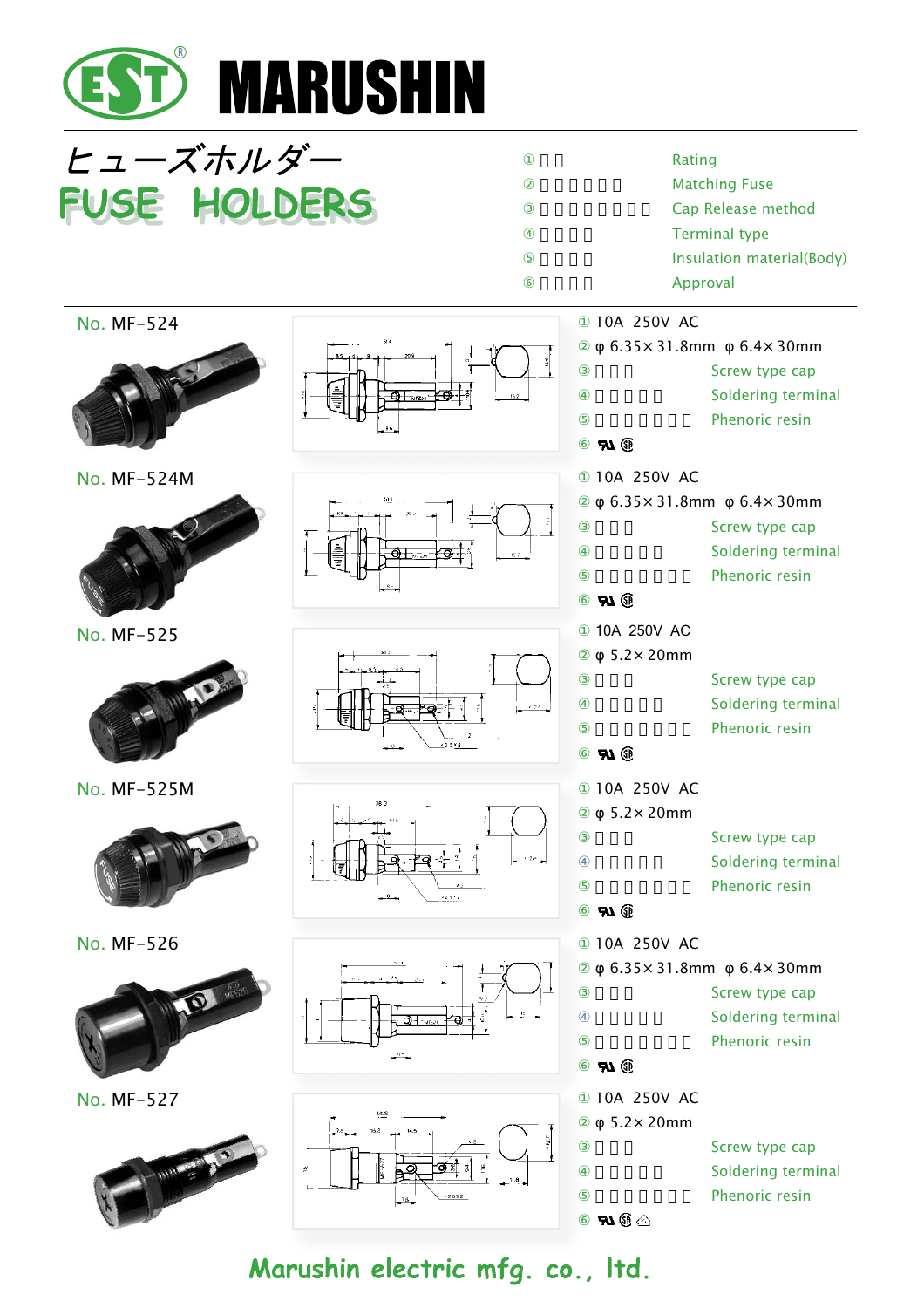

ヒューズホルダー **FUSE HOLDERS** 

**Rating Matching Fuse** Cap Release method **Terminal type** Insulation material(Body) Approval



Marushin electric mfg. co., ltd.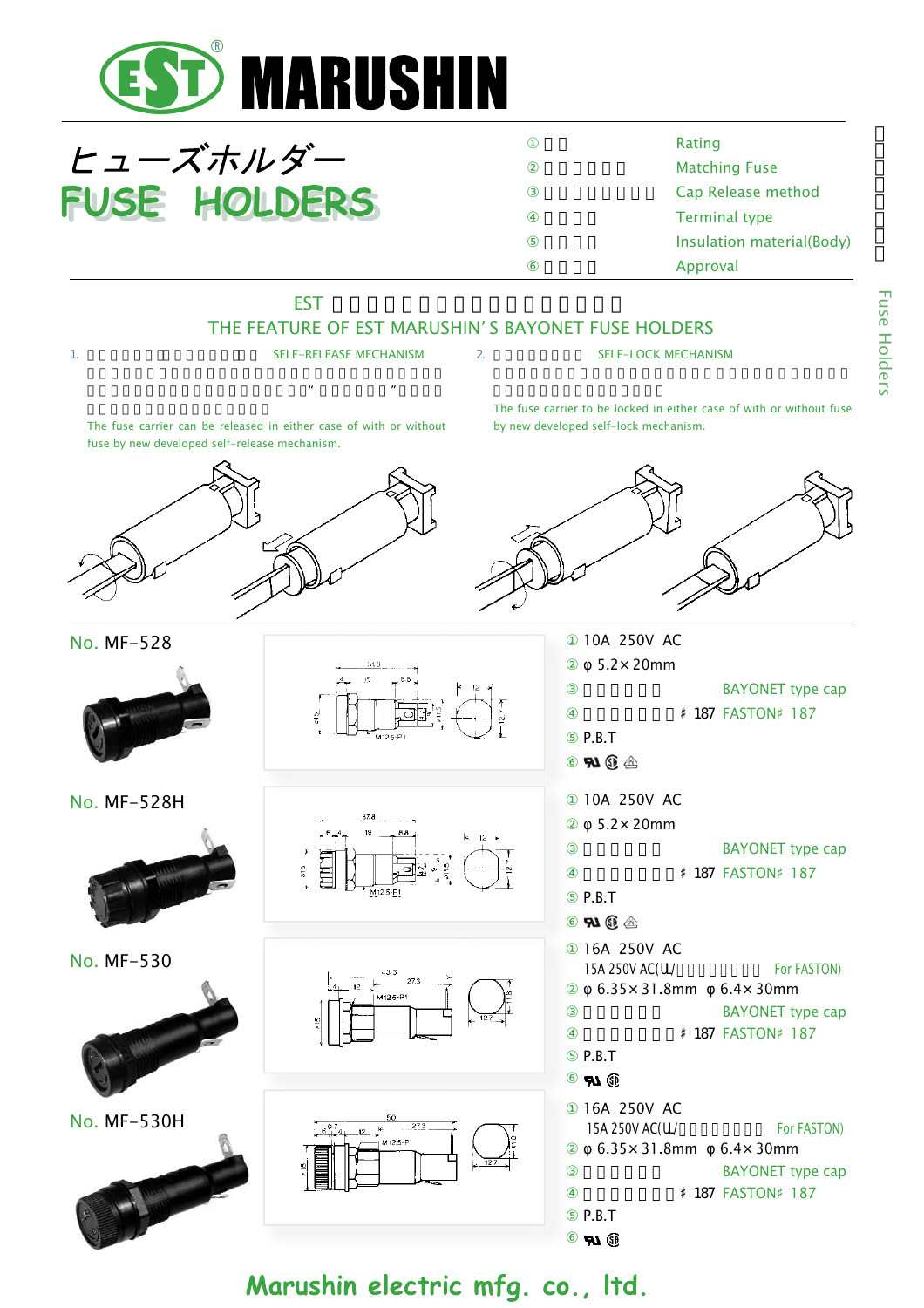

# **FUSE HOLDERS FUSE HOLDERS**



No. MF-500H



No. MF-560



No. MF-560A



No. MF-561



No. MF-561A









**Rating Matching Fuse** Cap Release method **Terminal type** Insulation material(Body) Approval



## Marushin electric mfg. co., ltd.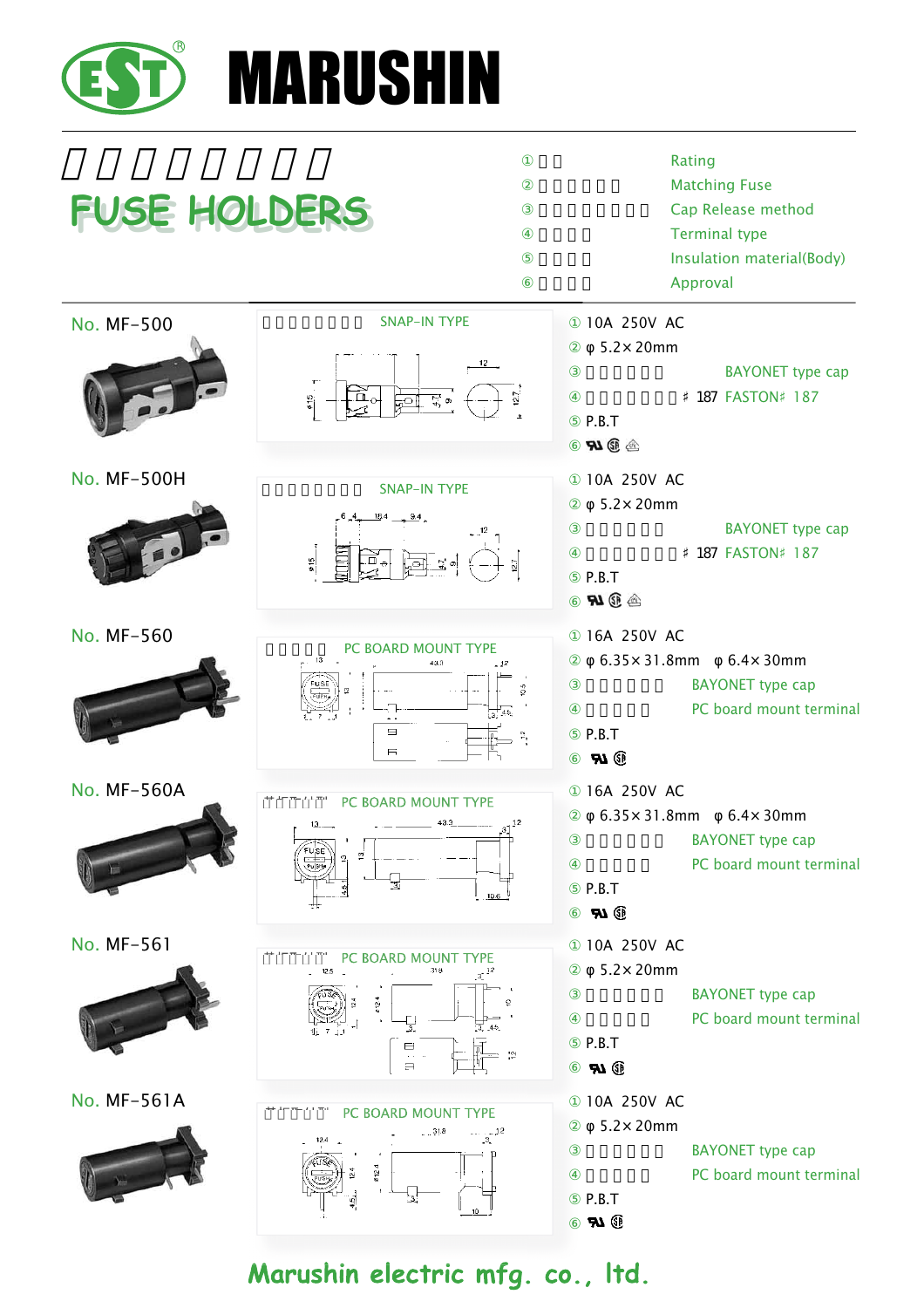

ヒューズホルダー **FUSE HOLDERS** 

Rating Matching Fuse Cap Release method **Terminal type** Insulation material(Body) Approval







10A 250V AC 5.2×20mm Screw type cap Soldering terminal P.B.T

**RA** OP

No. MF-550 WITHOUT COVER No. MF-550C W/COVER







10A 250V AC  $6.35 \times 31.8$ mm  $6.4 \times 30$ mm PC board terminal P.B.T

## No. MF-563 PC BOARD MOUNT TYPE No. MF-563A LERD WIRING TYPE



4A 250V AC 5.2×20mm 563 : PC board terminal 5 6 3 A: Soldering terminal 66 Polyamide

Marushin electric mfg. co., Itd.